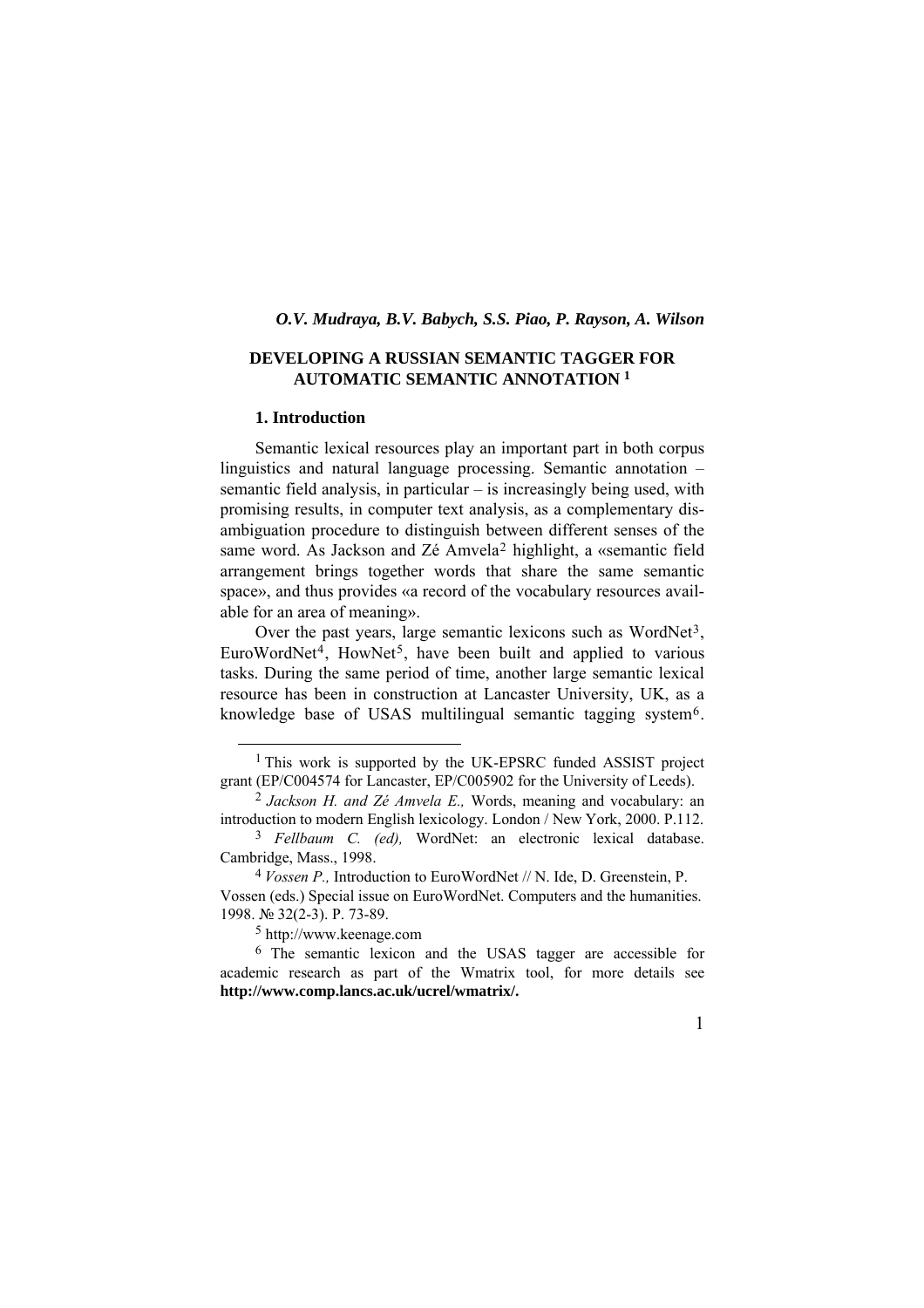Different from WordNet, EuroWordNet and HowNet, in which lexemes are clustered and linked via the relationship between word senses or definitions of meaning, the Lancaster semantic lexicon employs a semantic field taxonomy and maps words and multiword expression (MWE) templates to their potential semantic categories, which are disambiguated according to their context in use by a semantic tagger called USAS (UCREL semantic analysis system). Its lexicon is classified with a set of broadly defined semantic field categories, which are organised in a thesaurus-like structure.

First developed in projects for analysing interview transcripts<sup>[1](#page-1-0)</sup> in English, the USAS semantic tagger has undergone development and improvement over more than a decade. In particular, during the Benedict<sup>[2](#page-1-1)</sup> and  $ASSIST<sup>3</sup>$  $ASSIST<sup>3</sup>$  $ASSIST<sup>3</sup>$  projects, it has been improved along two dimensions: lexical resource expansion and multilinguality – the English Semantic Tagger (EST) has been ported to Finnish and Russian. In the following sections, we describe the semantic tagger, focusing on the functions relating to English and Russian, such as the semantic tagset, the lexical resources, the lexical coverage and the applications of the tool. In particular, we elaborate on the Russian Semantic Tagger (RST), part of USAS multilingual semantic tagging system, which is a software tool for undertaking the automatic semantic analysis of Russian texts with an online user-friendly interface.

<span id="page-1-0"></span><sup>1</sup> *Wilson A. and Rayson P.,* Automatic content analysis of spoken discourse // C. Souter and E. Atwell (eds.) Corpus based computational linguistics. Amsterdam, 1993. P. 215-226.

<span id="page-1-1"></span><sup>2</sup> *Löfberg L., Piao S., Rayson P., Juntunen J.-P., Nykänen A., and Varantola K.*, A semantic tagger for the Finnish language // Proceedings of the Corpus Linguistics 2005 conference. Birmingham, 2005.

**http://www.corpus.bham.ac.uk/PCLC/cl2005\_fst\_fullpaper\_final.doc**

<span id="page-1-2"></span><sup>3</sup> *Sharoff S., Babych B., Rayson P., Mudraya P. and Piao S.*, ASSIST: Automated Semantic Assistance for Translators // Proceedings of the EACL 2006. Posters & Demonstrations. Trento, Italy. P. 139-142.

<sup>2</sup>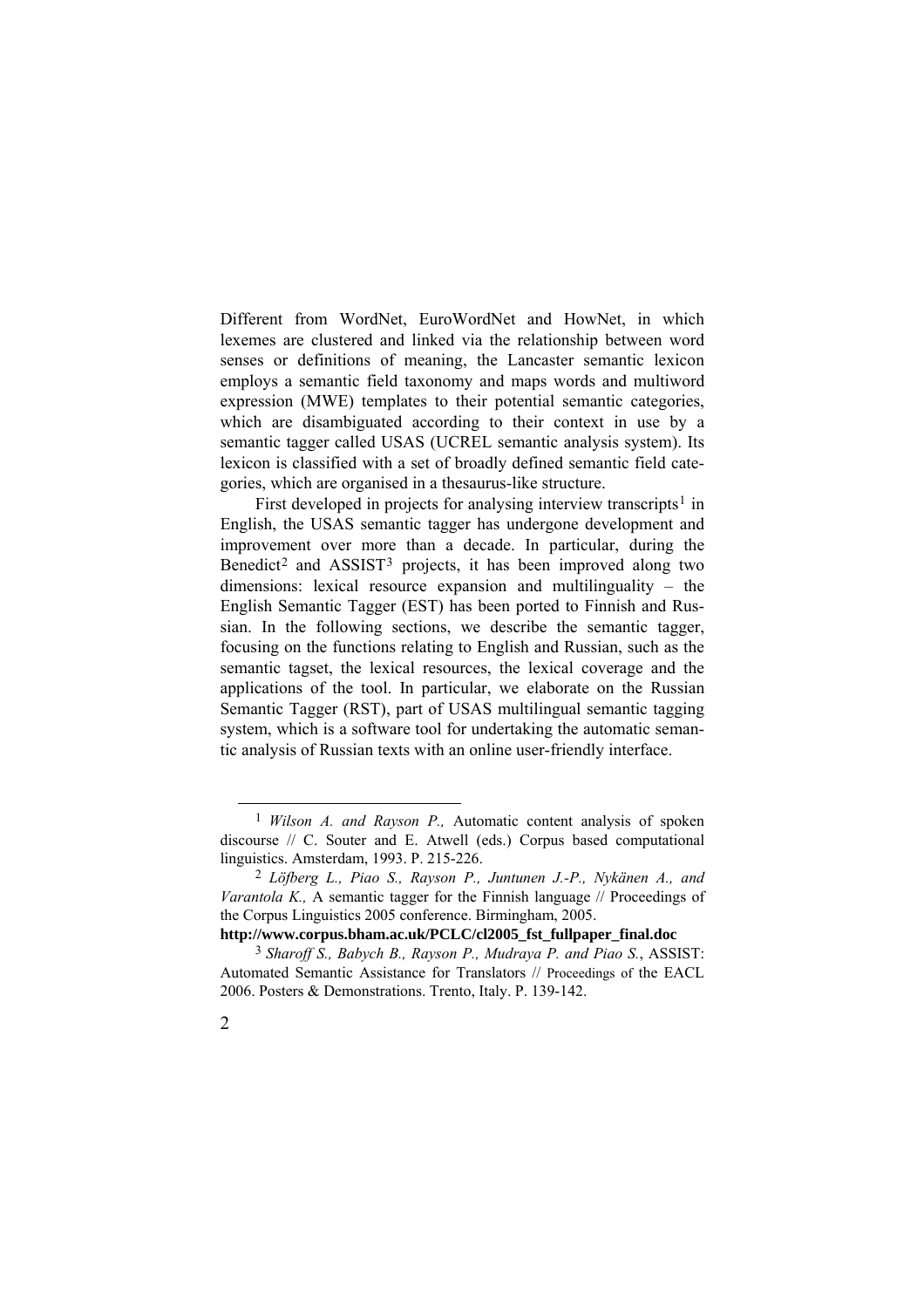### **2. USAS semantic tagger**

## *2.1. The semantic tagset*

l

The USAS semantic annotation scheme was initially derived from McArthur's Longman Lexicon of Contemporary English<sup>[1](#page-2-0)</sup> of approximately 15 000 words, relating to "the central vocabulary of the English language" and arranged into 14 semantic fields (or major codes), then further divided into a total of 127 group codes and 2441 set codes. The Lancaster semantic field taxonomy initially utilised the same basic format, but it has since been significantly modified in the light of practical tagging problems met in the course of ongoing research<sup>[2](#page-2-1)</sup>. The current semantic tagset<sup>[3](#page-2-2)</sup> reflects 21 major semantic categories, denoted by capital Latin letters; these top level domains are further sub-divided into 232 semantic sub-categories indexed by digit numbers and points.

For comparison, it is worth noting here a Russian work by Shatalova<sup>[4](#page-2-3)</sup>, who adopts a similar (although on a much smaller scale) approach to classifying English vocabulary, with Russian translations, in her English-Russian Thesaurus that contains about 3500 words classed by nine themes, each of which is further sub-divided into up to 30 sub-themes. Interestingly, she cites McArthur's Longman Lexicon of Contemporary English as one of her sources.

The core of the USAS semantic tagger is the semantic lexicon knowledge base, in which single words and MWEs are mapped to

<span id="page-2-3"></span><span id="page-2-2"></span><sup>&</sup>lt;sup>4</sup> Шаталова Т. И., Англо-русский идеографический словарь. Москва. 1993.



<span id="page-2-0"></span><sup>1</sup> *McArthur T.,* Longman Lexicon of Contemporary English. London, 1981.

<span id="page-2-1"></span><sup>2</sup> *Archer D., Rayson P., Piao S., and McEnery T.,* Comparing the UCREL semantic annotation scheme with lexicographical taxonomies // G. Williams and S. Vessier (eds.) Proceedings of the EURALEX 2004. Lorient, France. P. 817–827.<br><sup>3</sup> For full tagset, see **http://www.comp.lancs.ac.uk/ucrel/usas/**.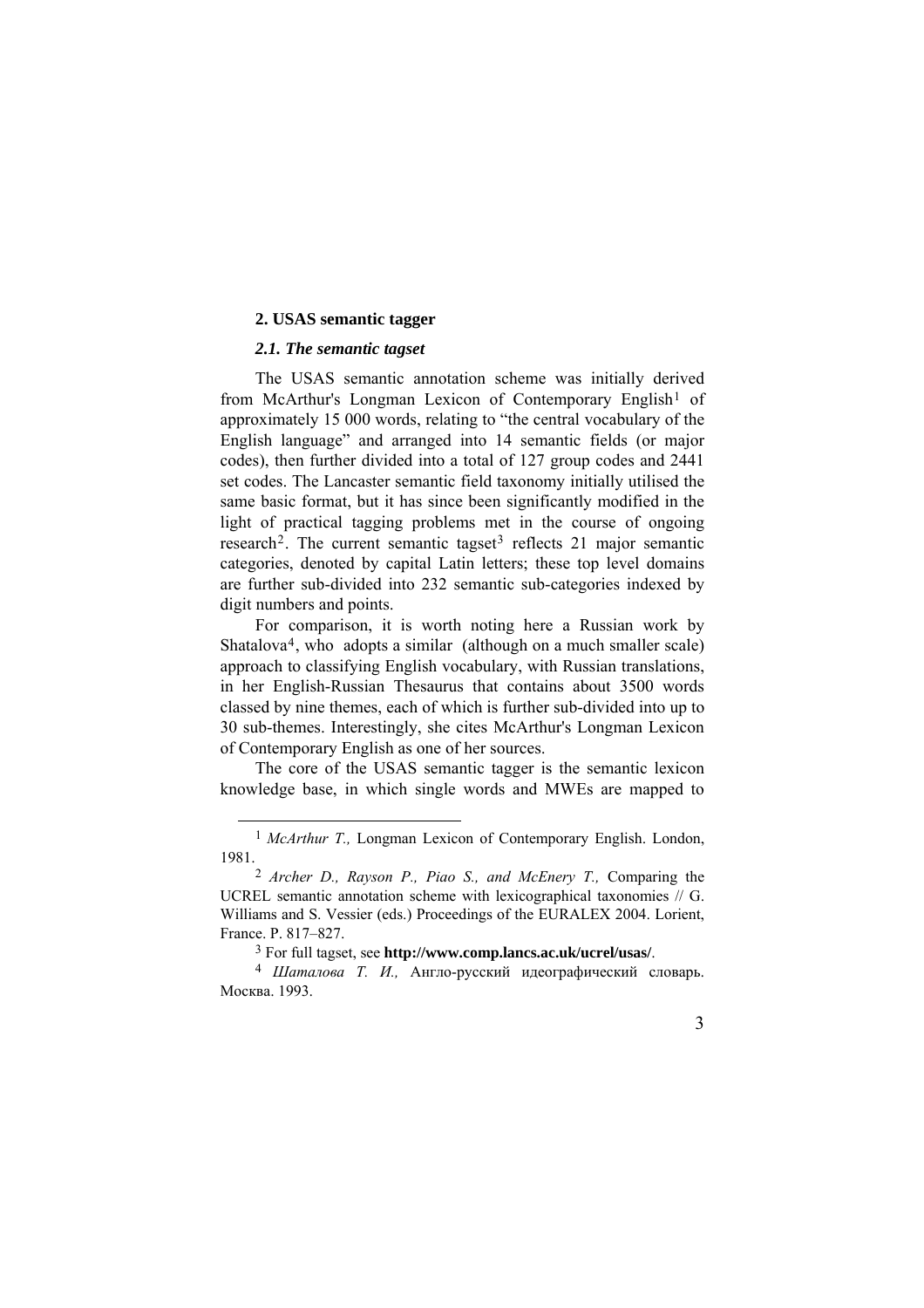their potential semantic categories. In addition to the basic tagset, some extra codes are used for denoting minor attributes. For example, *+*/*-* sign is used to denote positive and negative aspects of meanings. Another set of similar codes are *m*, *f* and *n* for male, female and neutral genders respectively. Often a lexical item is mapped to multiple semantic categories, reflecting its potential multiple senses. In such cases, the tags are arranged by the order of likelihood of meanings, with the most prominent one at the head of the list<sup>1</sup>. In each entry, the word is also mapped to its part-of-speech (POS) category for the purpose of reducing ambiguity. Certain lexemes show a clear double (or even triple) membership of categories. A slash is used to combine the double/triple membership categories into a so-called portmanteau category[2](#page-3-1) :

| rebel      | VVO            | $G1.2/A6.1 - S8 - A6.1 -$ |
|------------|----------------|---------------------------|
| waiter     | NN I           | 13.1/F1/S2.2m             |
| адмирал    | S              | $G3/S7.1 + /S2mfL2mf$     |
| больничный | $\overline{A}$ | B3/H1 Q1.2/B2-            |

## *2.2. Semantic lexicon resource*

As was indicated, the USAS semantic categories and tags were originally employed in the EST, and later successfully ported to Finnish and Russian by largely reusing the framework of the English tool with necessary adjustments. In the ASSIST project, we have been developing a parallel tool for Russian – RST. Conveniently, the USAS semantic categories are compatible with the semantic categorizations

<span id="page-3-0"></span><sup>1</sup> For English, Collins COBUILD on CD-ROM 2001 Lingea Lexicon, ver. 3.1, and occasionally Encarta World English Dictionary 1999 Microsoft Corporation are consulted. For Russian, ABBYY Lingvo 10 English-Russian Electronic Dictionary 2004 and ГРАМОТА.РУ **http://www.gramota.ru/** are used.

<span id="page-3-1"></span><sup>2</sup> *Leech G., Garside R., and Bryant M.,* CLAWS4: The tagging of the British National Corpus // Proceedings of the COLING 1994. Kyoto, Japan. P. 622-628.

<sup>4</sup>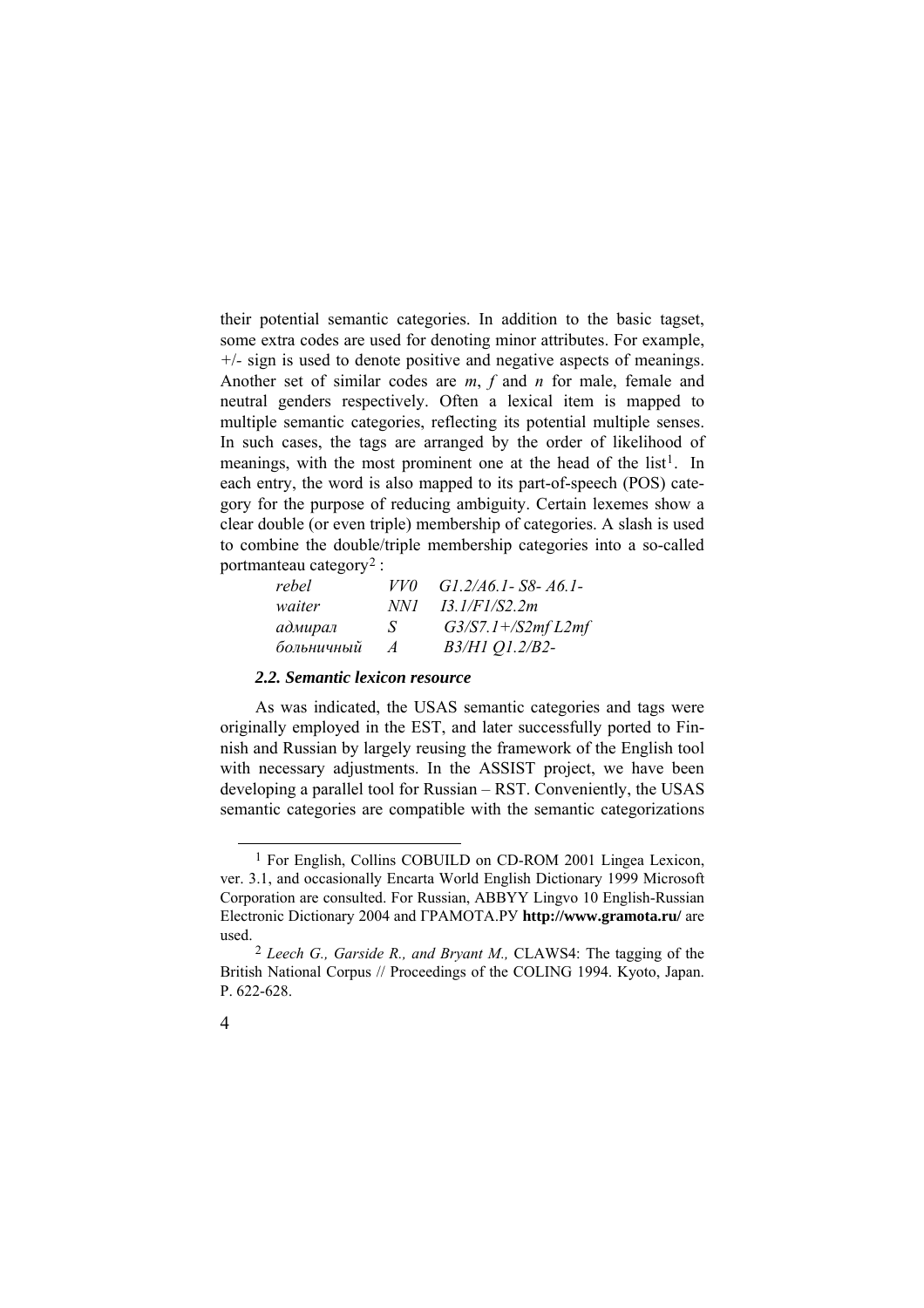of objects and phenomena in Russian, as in the following example[1](#page-4-0):

 *poor JJ I1.1- A5.1- N5- E4.1- X9.1 бедный A I1.1- A6.3- N5- O4.2- E4.1-* 

However, unlike English, Russian is a highly inflected language: generally, what is expressed in English through syntactic structures, is expressed in Russian via morphological inflections, such as case endings and affixation. To analyse the complex morpho-syntactic structure of Russian words, we adopted a Russian morpho-syntactic analyser *mystem*<sup>[2](#page-4-1)</sup> that is used as the equivalent of the CLAWS<sup>[3](#page-4-2)</sup> POS tagger in the USAS framework. Furthermore, as its output is encoded in Cp1251, which is commonly used for Cyrillics, a Cp1251-to-UTF8 encoding converter was employed to make *mystem* output compatible with the existing USAS components. Despite these modifications, the architecture of the RST software mirrors that of the EST components.

Similar to the EST, the main lexical resources of the RST include a single-word lexicon and an MWE lexicon. However, due to the highly inflectional nature of Russian words, only lemmas of the words are included in the single-word lexicon, as opposed to word forms in the English semantic lexicon. This occasionally presents a problem, as more than one word can share the same lemma, in which case the lemma-based entry may match wrong words. Word disambiguation techniques will be needed to deal with this problem[4](#page-4-3).

<span id="page-4-3"></span><sup>&</sup>lt;sup>4</sup> Such disambiguation has not yet been implemented in the RST. Semantic disambiguation methods used in the EST are described in *Rayson* 



<span id="page-4-0"></span><sup>&</sup>lt;sup>1</sup> I1.1 = Money: lack; A5.1 = Evaluation: bad; N5 = Quantities: little; E4.1- = Unhappy;  $X9.1-$  = Ability, intelligence: poor;  $A6.3-$  = Comparing: little variety; O4.2- = Judgement of appearance: bad

<span id="page-4-1"></span><sup>2</sup> *Segalovich I.,* A fast morphological algorithm with unknown word guessing induced by a dictionary for a web search engine // Proceedings of the MLMTA 2003. USA. P. 273-280.

<span id="page-4-2"></span> $3$ *Garside R. and Smith N., A hybrid grammatical tagger: CLAWS4 // R.* Garside, G. Leech, and A. McEnery, (eds.) Corpus annotation: linguistic information from computer text corpora. London, 1997. P. 102-121.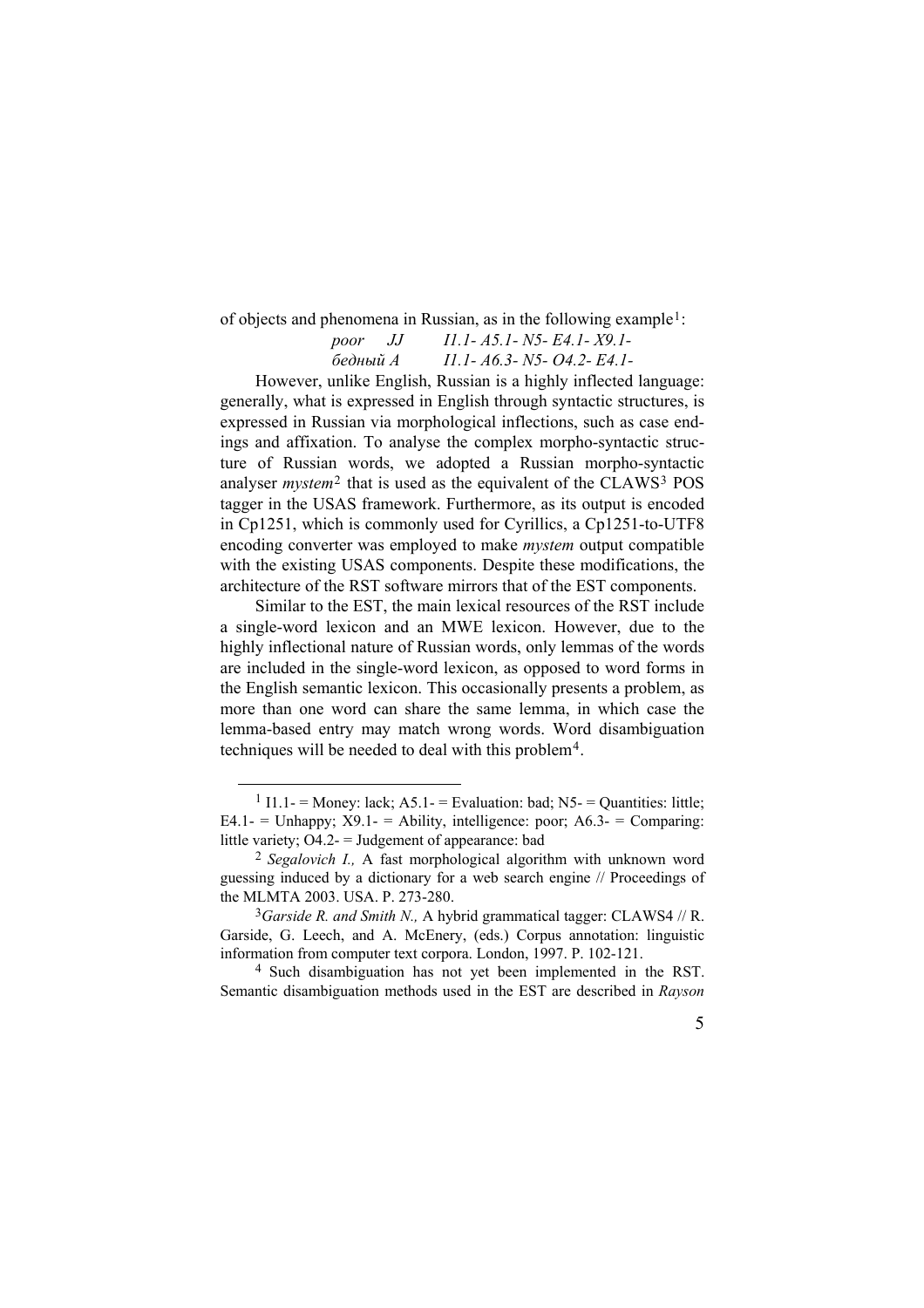Another major modification in the Russian single-word lexicon was incorporating a separate sub-lexicon of proper names, such as personal and geographical names, that had to be separated from the main single-word lexicon because *mystem* does not differentiate between proper and common names. As a result, a corresponding proper noun component is added to the RST. When a proper noun and common noun have the same form, the proper noun is given priority. The overall work flow can be described as follows: raw Russian text  $\rightarrow$  *mystem* morpho-syntactic analyser  $\rightarrow$  Russian semantic component  $(single words/proper nouns + MWEs) \rightarrow semantic annotation.$ 

We are building the Russian lexical resources by exploiting both dictionaries and corpora. We use readily available resources, e.g. lists of proper names, which are then semantically classified. To bootstrap the system, we have hand-tagged the 3000 most frequent words from the Russian National Corpus<sup>[1](#page-5-0)</sup>, and are now expanding our coverage within specific semantic fields, using online resources<sup>[2](#page-5-1)</sup>. Subsequently, the lexicons will be further expanded by feeding texts from various sources into the RST and classifying words that remain unmatched.

Currently, the Russian lexicon contains 16 103 lemmas, of which 11 671 are common names and 4432 are proper names, and 713 MWEs. We aim at coverage of around 30 000 single lexical items and up to 9000 MWEs by the end of the on-going ASSIST project in March 2007 (for comparison, the EST currently contains 54 953 single word forms and 18 921 MWEs). Many of the MWE entries are

<span id="page-5-1"></span><sup>2</sup> For example, **http://www.terms.ru/**.



*P., Archer D., Piao S. L., McEnery T.,* The UCREL semantic analysis system // Proceedings of the workshop on Beyond named entity recognition semantic labelling for NLP tasks in association with the LREC 2004. Lisbon, Portugal. P. 7-12.

<span id="page-5-0"></span><sup>1</sup> **http://ruscorpora.ru/** and **http://corpus.leeds.ac.uk/list.html**. Also, see *Sharoff S.* Methods and tools for development of the Russian Reference Corpus // D. Archer, A. Wilson, P. Rayson (eds.) Corpus Linguistics Around the World. Amsterdam, 2005. P. 167-180.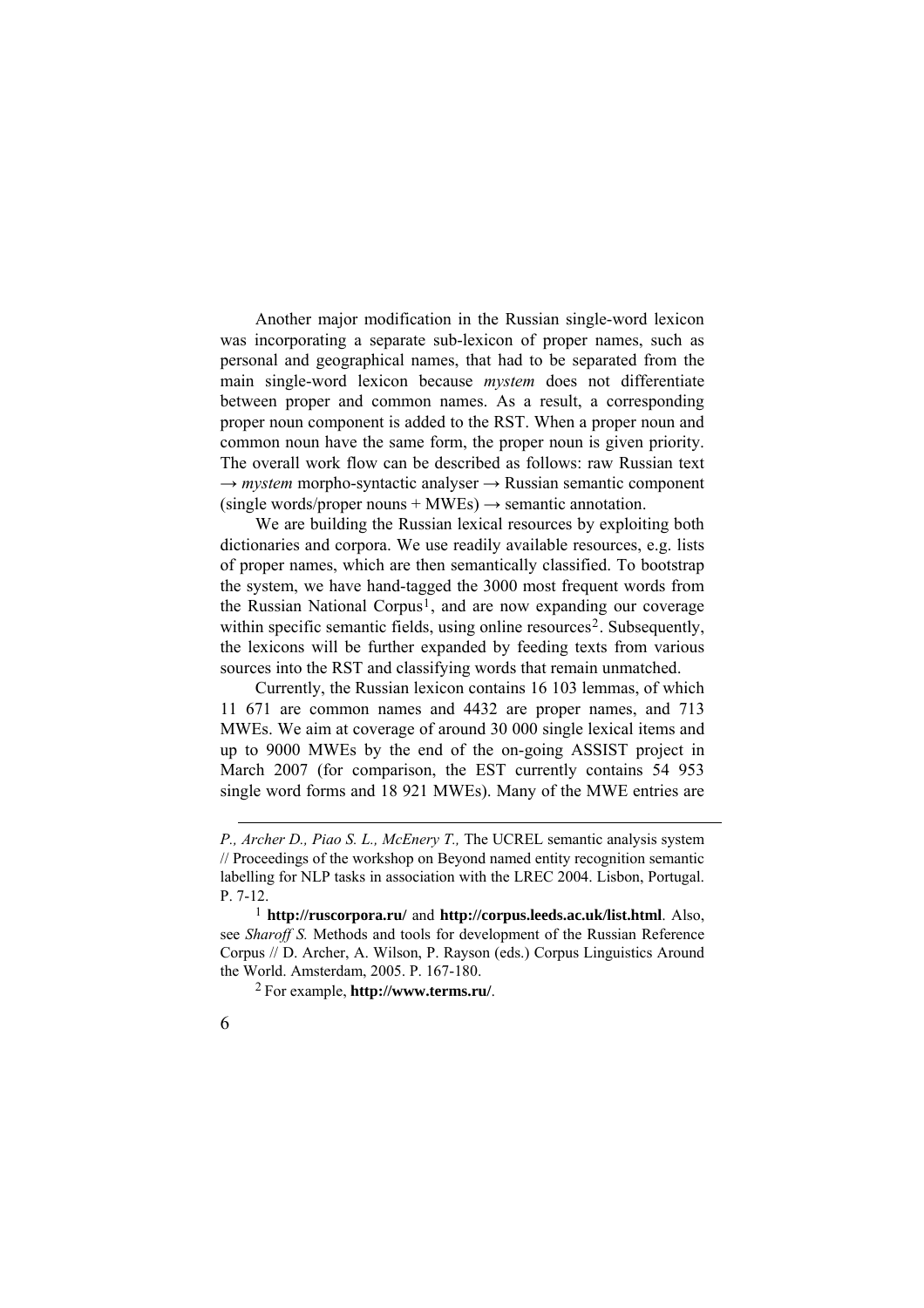templates, capable of matching variations of MWE lexemes:

| follow* * $\{Np/P^*/R^*\}$ through RP | <i>ALLI MI/K5 X2.4</i> |
|---------------------------------------|------------------------|
| без * видим* * {на/то} причин* *      | $X2.5 - A2.2 -$        |

### *2.3. RST evaluation*

In the ASSIST project, we have evaluated the lexical coverage of the RST on a specially collected for the project 70-million-word Russian News Corpus which includes three major Russian newspapers, i.e., *Trud, Izvestiya* and *Strana.Ru*, published in 2002-2004. We achieved coverage of 79% (compared with 96% for the EST). For the RST lexical coverage evaluation, the Russian News Corpus was lemmatised and tagged with the help of *mystem*. Then rough disambiguation between different lexemes was performed by selecting the most frequent variant of the given word form found in the 1.6-million-word manually tagged part of the Russian National Corpus. Coverage of the RST was evaluated on the lemmatised corpus with punctuation. Unknown to the RST high-frequency words in the Russian News Corpus appear to be largely related to current political and social affairs; therefore, the Russian semantic lexicon is going to be enhanced with this vocabulary to reach the target lexical coverage of 90%.

### **3. RST user interface**

<span id="page-6-0"></span>l

A web-based user interface<sup>[1](#page-6-0)</sup> has been designed for the RST. The web interface incorporates three web pages. The first page is a log-on page that requires the input of the user name and password. The main page allows a user to type or copy and paste Russian text into a text area for its subsequent semantic tagging. The output is displayed in a table, listing POS and semantic tag(s) for each word in the original text. There is also a special column for marking members of MWEs. The third web page is for retrieving lexicon entries for a given semantic tag, when a user wants to examine the composition of the lexicon.

7

<sup>1</sup> **http://148.88.224.86:8080/nlp\_tools/rus\_sem\_tagger**